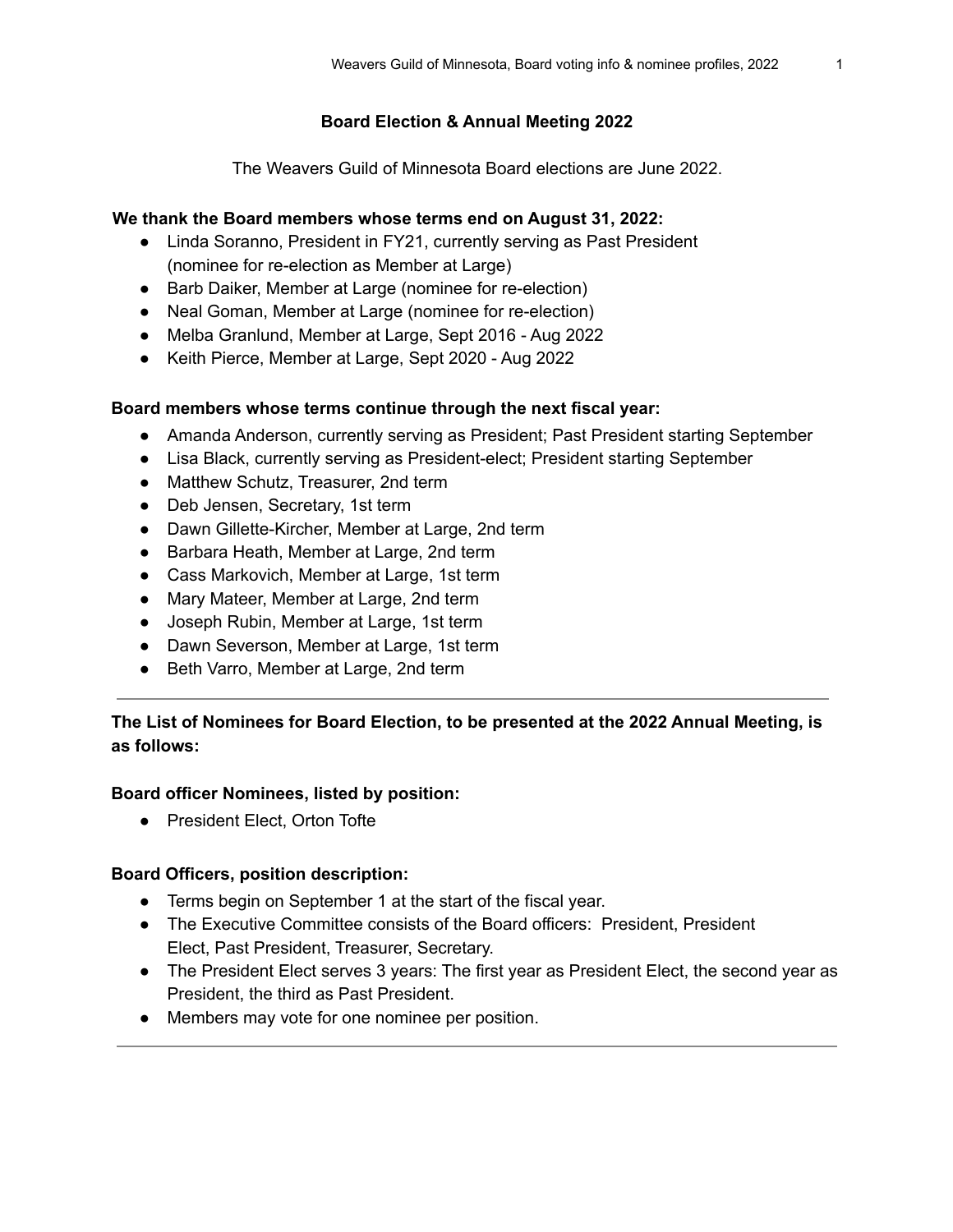### **At Large Board nominees (in reverse alphabetical order):**

- Linda Soranno, Member at Large (nominee for re-election)
- Neal Goman, Member at Large (nominee for re-election)
- Barb Daiker, Member at Large (nominee for re-election)

#### **Board, At Large position description:**

- At Large board members serve a term of 2 years.
- Terms begin on September 1, at the start of the fiscal year.
- Members may vote for up to 3 nominees.

#### **Nominating Committee**, candidates are presented as a Slate for approval:

● Slate of Nominees: Barb Daiker, Judy Larson, Dawn Schilling

#### **Nominating Committee, position description:**

**●** The slate of nominees represent the interests of membership on the Nominating Committee. The Committee solicits candidate nominations from the Weavers Guild membership and community at-large to fill open positions on the Board of Directors for election through the Annual Meeting. The Committee solicits volunteers for the Nominating Committee for confirmation through the Annual Meeting.

## **Board Nominee Profiles**

**Read up on your WGM Board nominees before the Annual Meeting vote opens.** The nominees provided a bit of information about themselves, and what skills, interests, and experience they bring to the Board if elected.

#### **Orton Tofte, nominee for President elect**

Several years ago, knowing nothing, I attempted to weave a Navajo rug. I bought a bunch of books, built a loom, made tools, ordered materials from suppliers in the Southwest. Without a Grandmother to guide me, failure was inevitable. My daughter Solveig is a weaver who studied in Norway. She introduced me to band weaving after taking a class at the Weavers Guild. A rigid heddle loom soon followed and this past winter I assembled a small eight shaft floor loom. Along the way I wandered into the Guild and met my new grandmothers, Karin and Betsy.

I come to you after a lifetime of making things. After ten years teaching elementary school in a small town on the North Shore, we moved to the cities. I entered the printing trades in 1980 after training at Dunwoody. Starting in the letterpress department, I worked my way through the crafts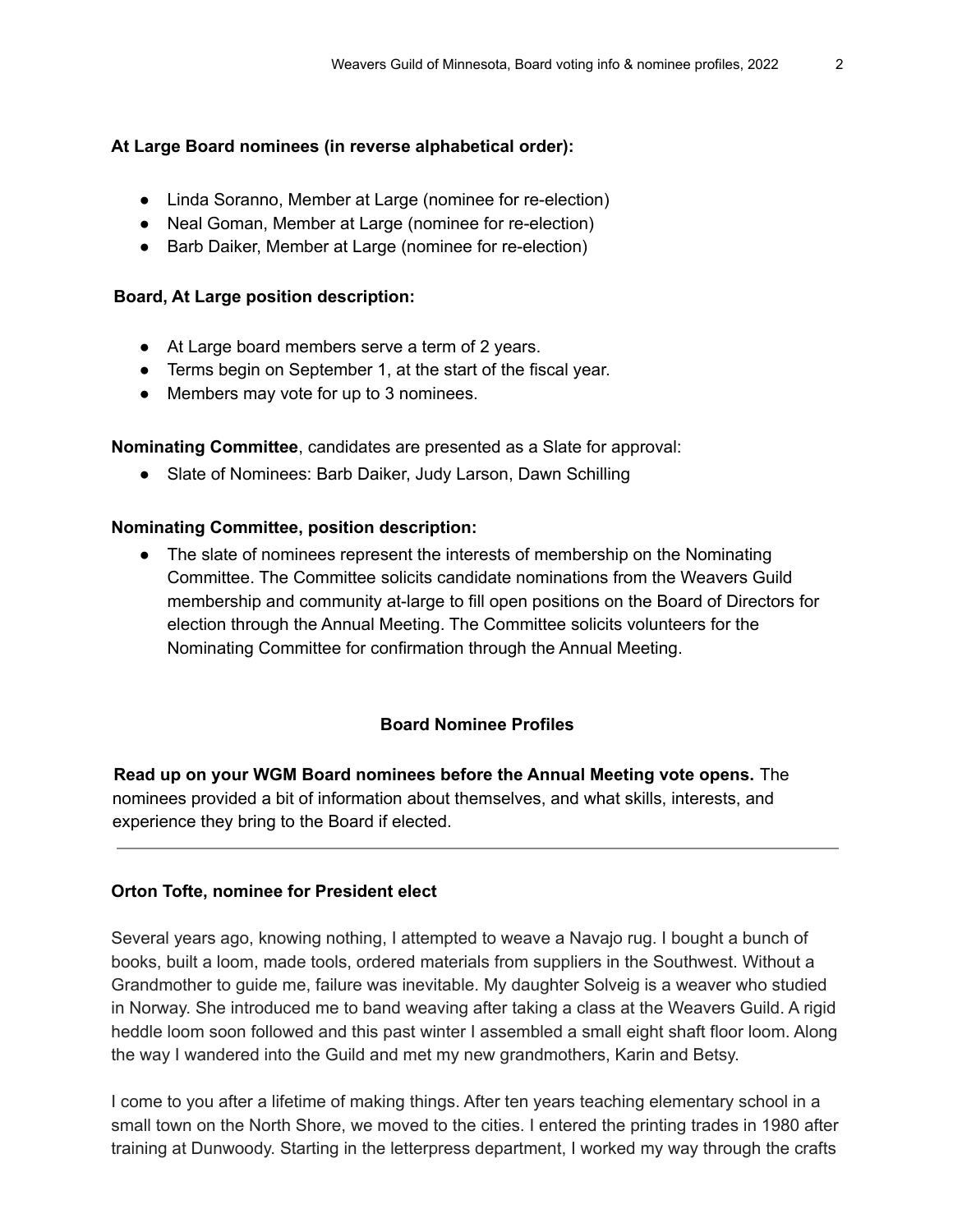and ended up in production management. I was fortunate to work for large, growing companies. I have been involved in complex, multi-year expansion projects in my positions as plant manager, general manager and VP of operations. I also handled the national accounts of several non-profits including PETA and Bread for the World. I have also been a furniture designer and builder for 40 years.

I believe there is something redemptive in craft. Thanks to years of creative, dedicated leadership the Guild is in a unique position to offer a path to anyone seeking entry into the centuries-old traditions of weaving, spinning and dyeing. I offer excellent strategic planning skills, a respect for the gifts of others and a love of craft. I am honored to be considered for the position of President Elect.

# **Linda Soranno, nominee for Member at Large, re-election (previously served as President September 1, 2019-August 31, 2022)**

For the past 3 years I have been a member of the Guild's Executive Committee as an incoming, current and past president. This experience has been truly rewarding and I would like to continue to serve the Guild as a board member.

I look forward to continuing the important work of the board including leading the Guild through its 2025 Strategic Plan, supporting our talented staff and serving our members. This organization is special to me. With each passing year I become more immersed in and passionate about this truly diverse and complex craft. I am equally interested in the technical side of weaving as the artistic. The infinite possibilities presented to a weaver is a wonderful puzzle to be explored.

In addition to bringing my passion to bear in support of the Guild's mission, I can contribute to the Board as a 34-year practicing lawyer (at General Mills) with extensive non-profit board experience including chairing the board of St. Thomas' Center for Ethical Cultures. My skills can support the Guild in managing the myriad of issues facing nonprofits today – including governance, strategic planning, fiscal discipline, and member engagement. In addition, I pride myself on my ability to bring people together to leverage a team's talents, passion and gifts in tackling opportunities. Over the years, I've worked in various environments faced with diverging stakeholder interests and have helped groups get aligned in the spirit of a common purpose. I would like to continue to deploy these skills in support of WGM's Mission and would consider it a privilege to continue to serve on the Board to further the Guild's legacy.

#### **Neal Goman, nominee for Member at-large, re-election for 2nd term**

I am a retired Electrical Engineer with an emphasis in computers. My recent task for the guild involved helping bring together the different email lists into a single umbrella group under